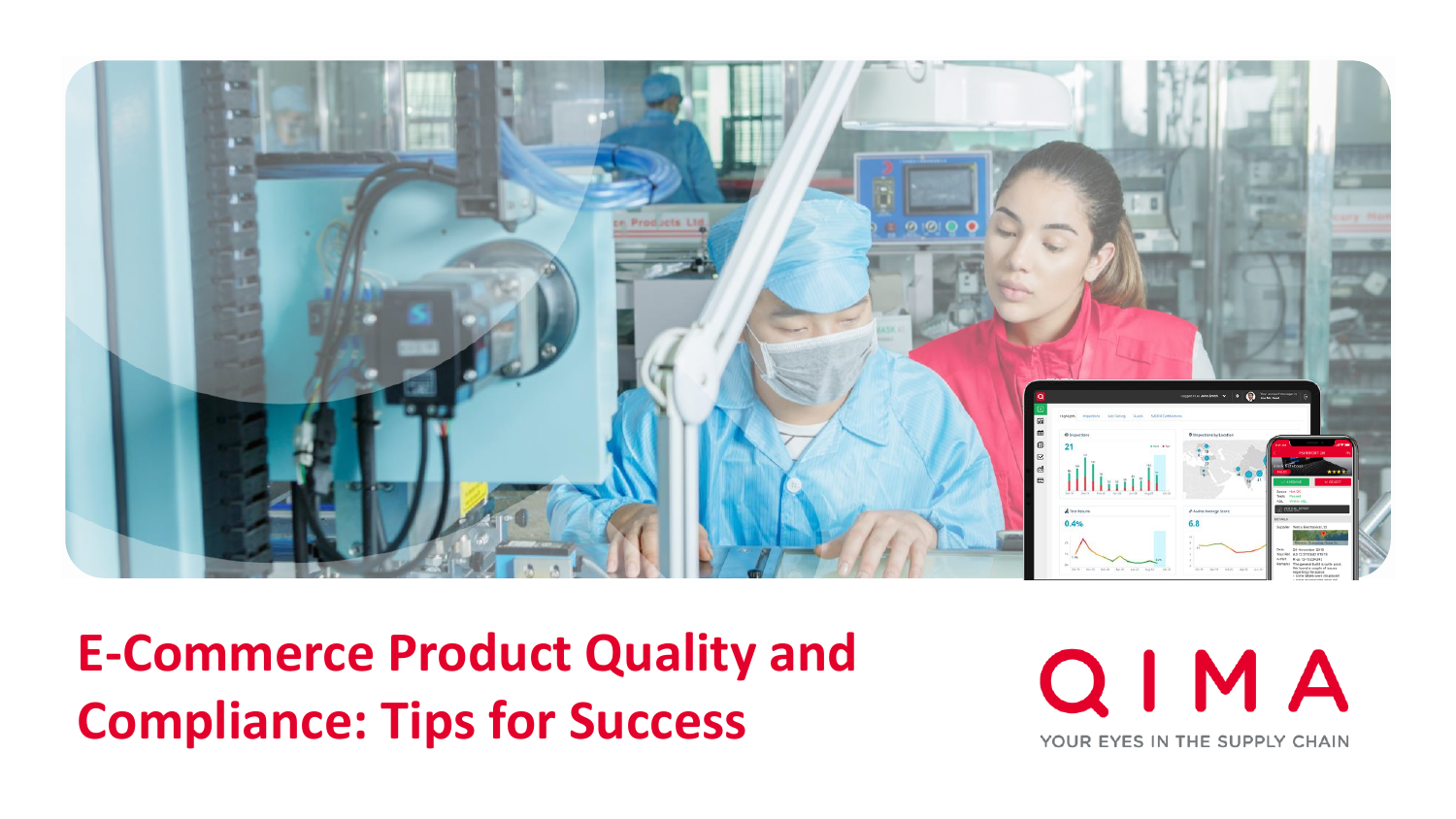# Lab testing for regulatory compliance

#### **Why do you need lab testing on your products?**

Because we all need safer products and you as the seller are responsible for what you sell and that's why there are regulations. "Every" product must be chemically and physically safe for the consumer.

#### **Should reports from the supplier be accepted?**

Ideally, no! Old reports, tampered reports, reports from a lab which is not accredited are common issues and finally, you need "your own products" to be tested.

#### **How often should the lab tests be repeated?**

Once every year or if the materials, colors, or factory is changed – whichever is earlier

QIMA

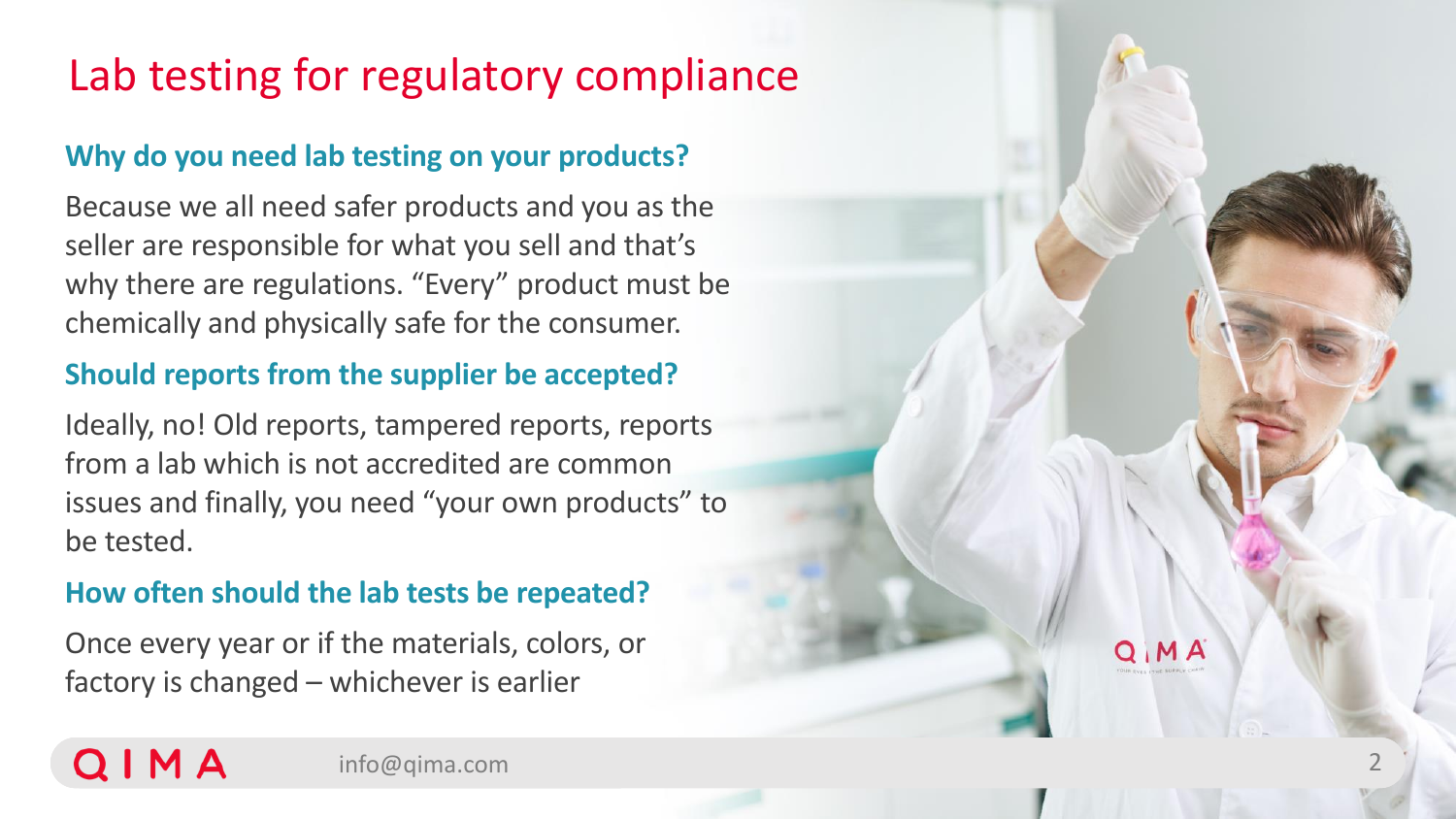# Lab testing for regulatory compliance

#### **Test before bulk production and at the beginning of the production or at least the latter**

You want the actual sample from the bulk to be tested as the true representative pieces of what will be sold under your listing

#### **What if this is skipped?**

Bad customer experiences, bad reviews, lawsuits and recalls can result

#### **Is there a fixed cost of lab testing?**

No, it can never be because every product is unique in itself.

 $QIN$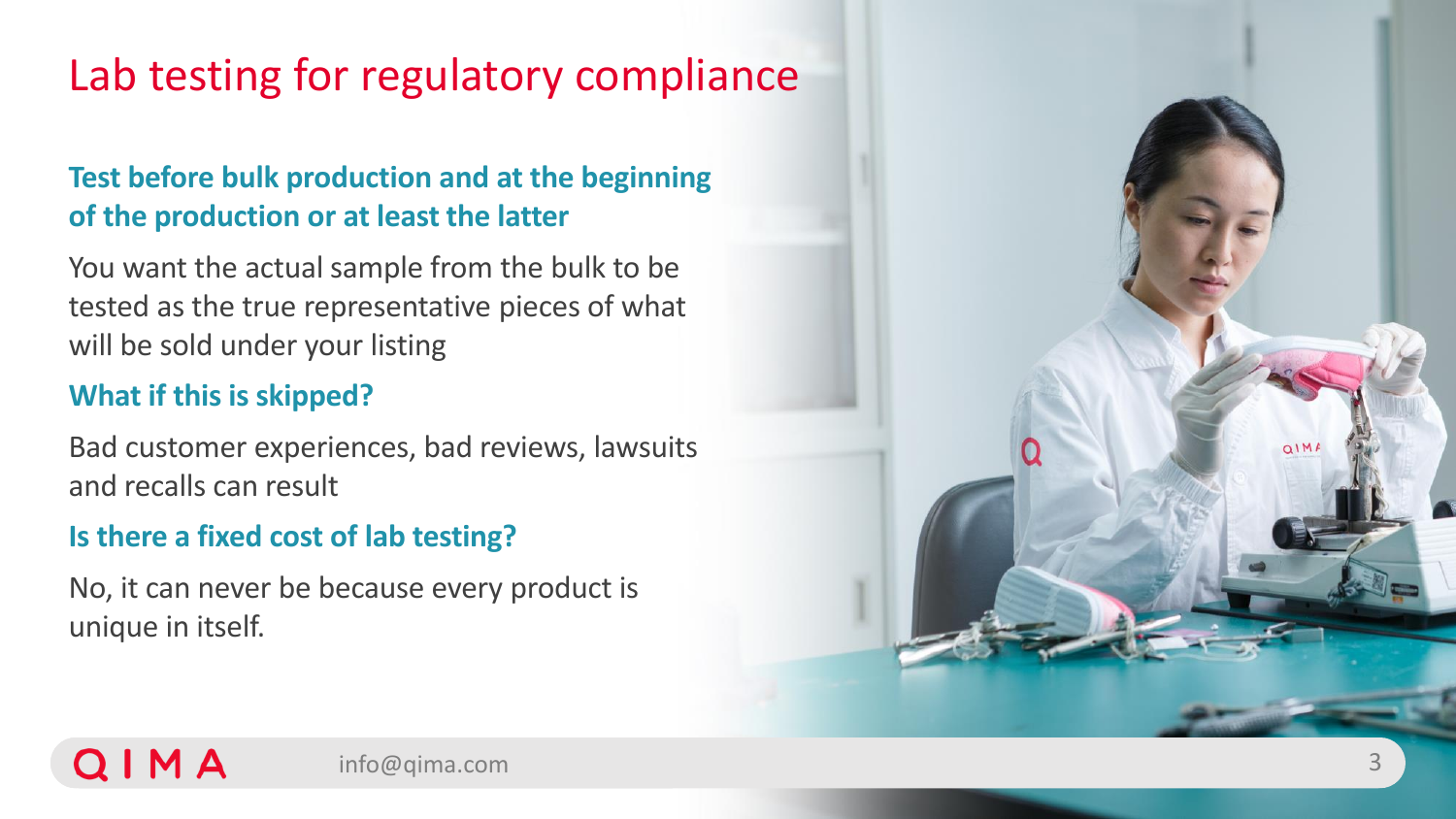# Lab testing for regulatory compliance

Key product details needed for quotations

- 1. Product name
- Product specifications **2.**
- Product picture **3.**
- Materials used in the product **4.**



0 I M A

The intended use of the product



The age group of the user



2. Countries in which the product will be sold in



The country it is manufactured in



4. Do you also need help with product labeling, warning labeling, etc.?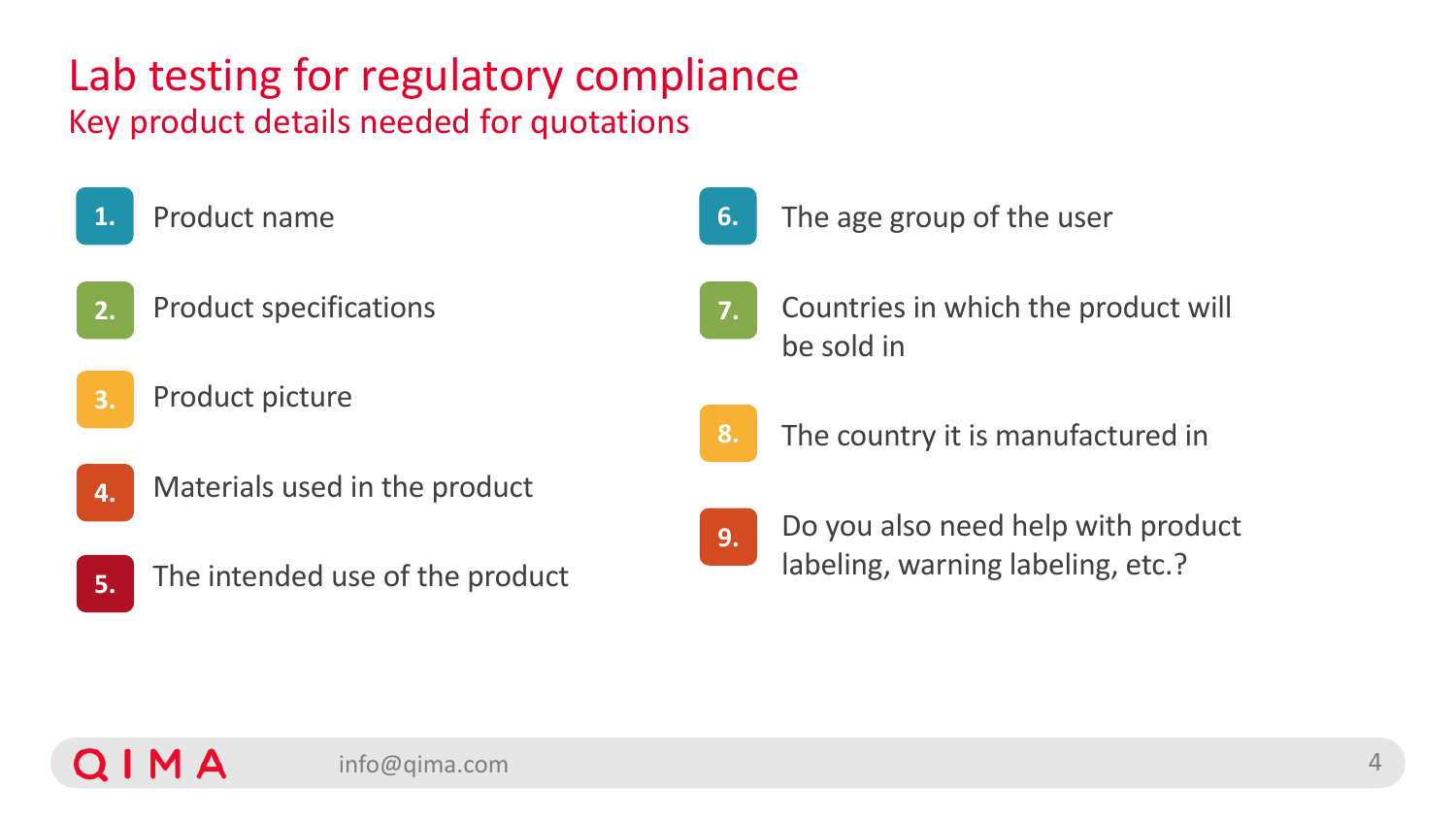### Inspections for product quality

Pre-shipment inspections (when more than 80% of goods are ready and packed) is a must as you would like to make sure that the quality is good before the shipment moves out

During production check between 20-80% stage is also suggested as it will help you know the status much earlier and you will have ample time to resolve the issues with the supplier

Pre-shipment inspection should be done at least 3 working days before the shipment date. Let the supplier move the goods only after you approve and for that you need time to read the report and discuss the defects with them

Prepare a checklist – Know your product, know your competition, ask QIMA for advice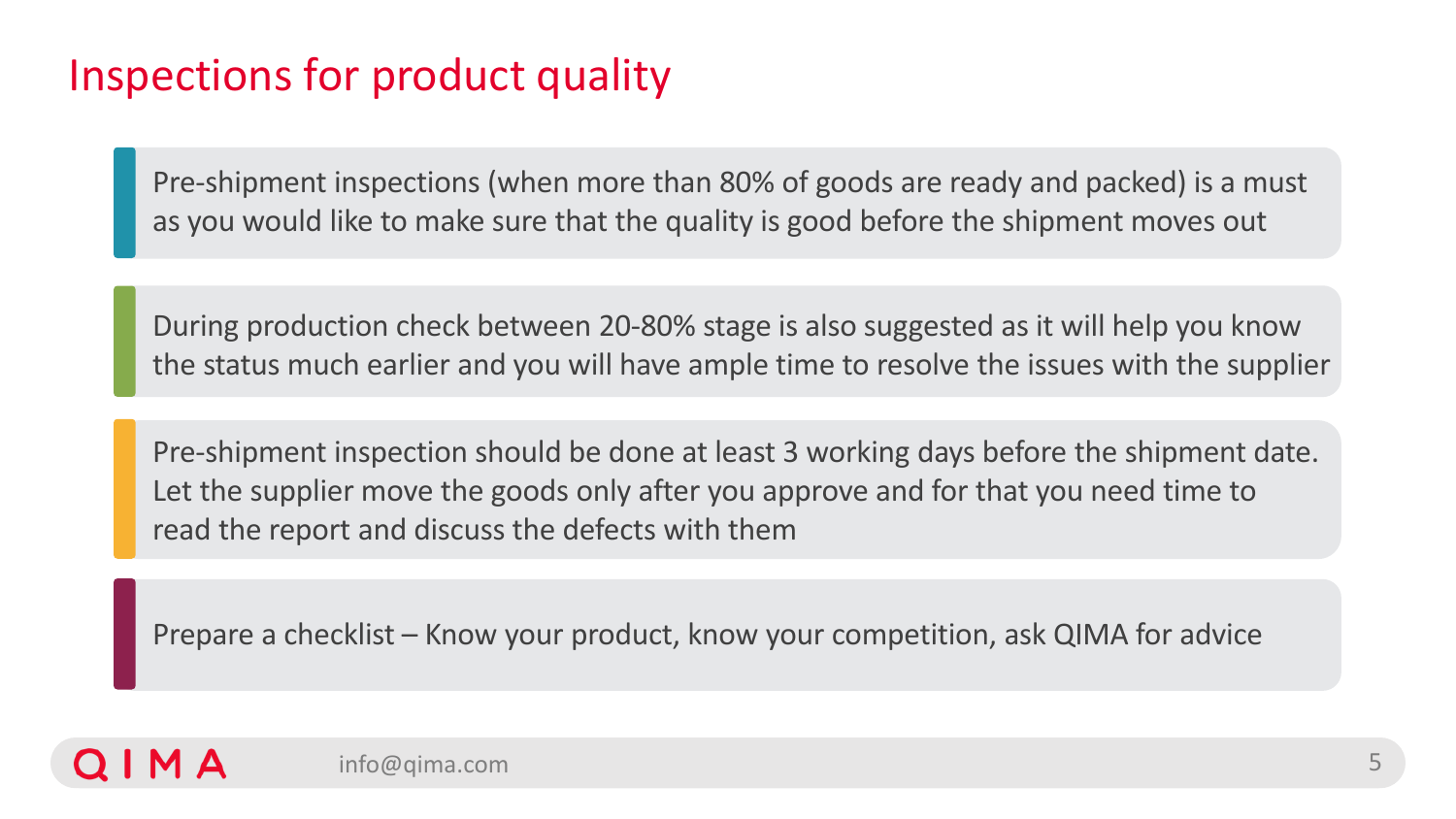### Key tips that can help you get a smarter way ahead

- > Ask QIMA for a free lab testing quotation at product research stage
- If you are just starting with your e -commerce iourney, start first with simpler products with lesser number of materials and preferably in adult age groups. Perhaps, avoid even the electronic products in the beginning
- $\sum$  Take control of the testing process yourself

QIMA

See examples of recalls on Recall lists of [CPSC](https://www.cpsc.gov/Recalls) and [Safety Gate Alerts of ECHA \(European Chemical](https://ec.europa.eu/safety-gate-alerts/screen/webReport)  Agency)

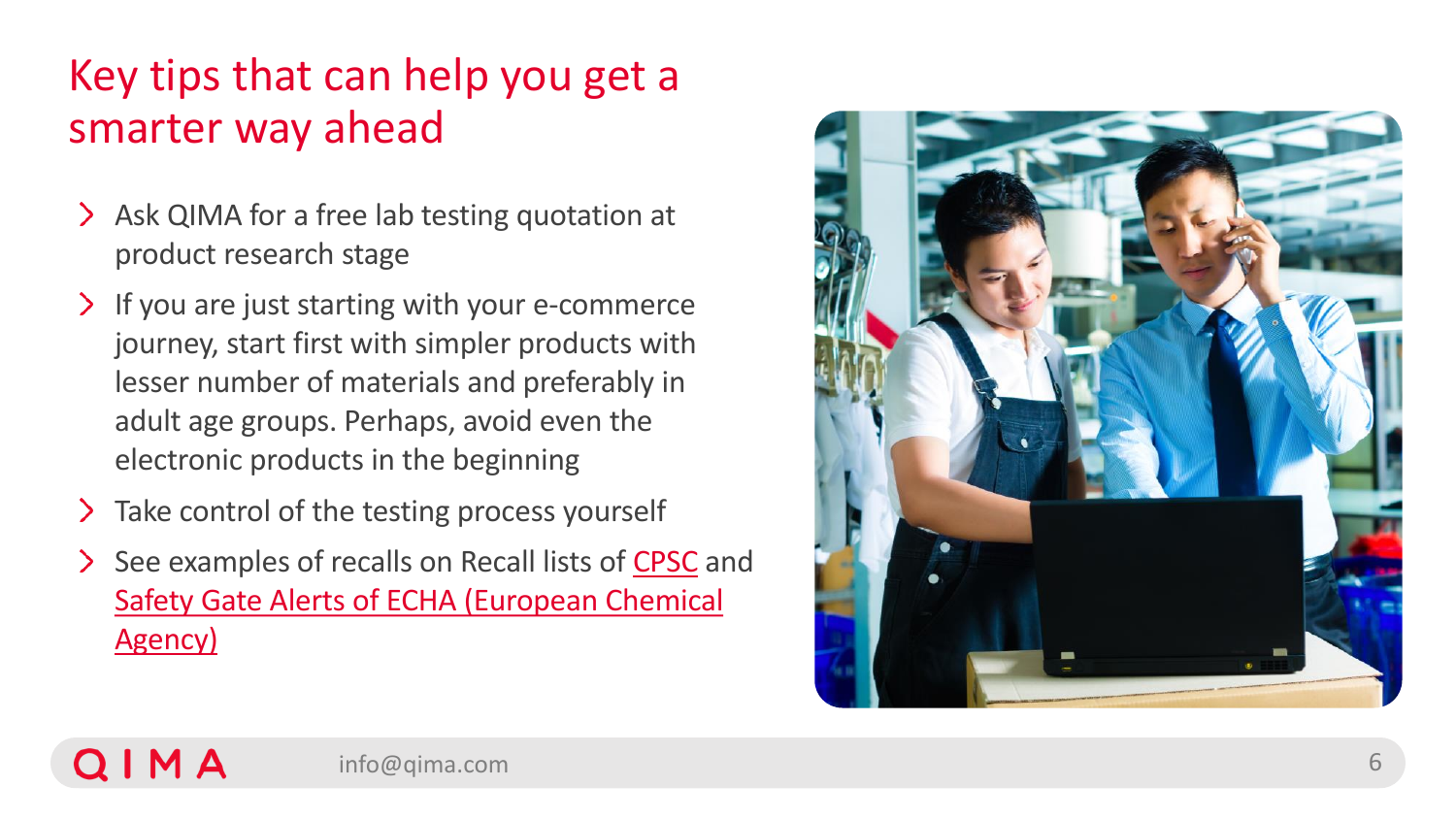### Key tips that can help you get a smarter way ahead

- S Get the inspection checklist translated into the language of the factory and give it to them before they start producing
- Ask QIMA for lab testing and product quality & performance
- $\sum$ Do what is right and do not do what "most people do"
- Verify suppliers with manufacturing audits and ethical audits



Q I M A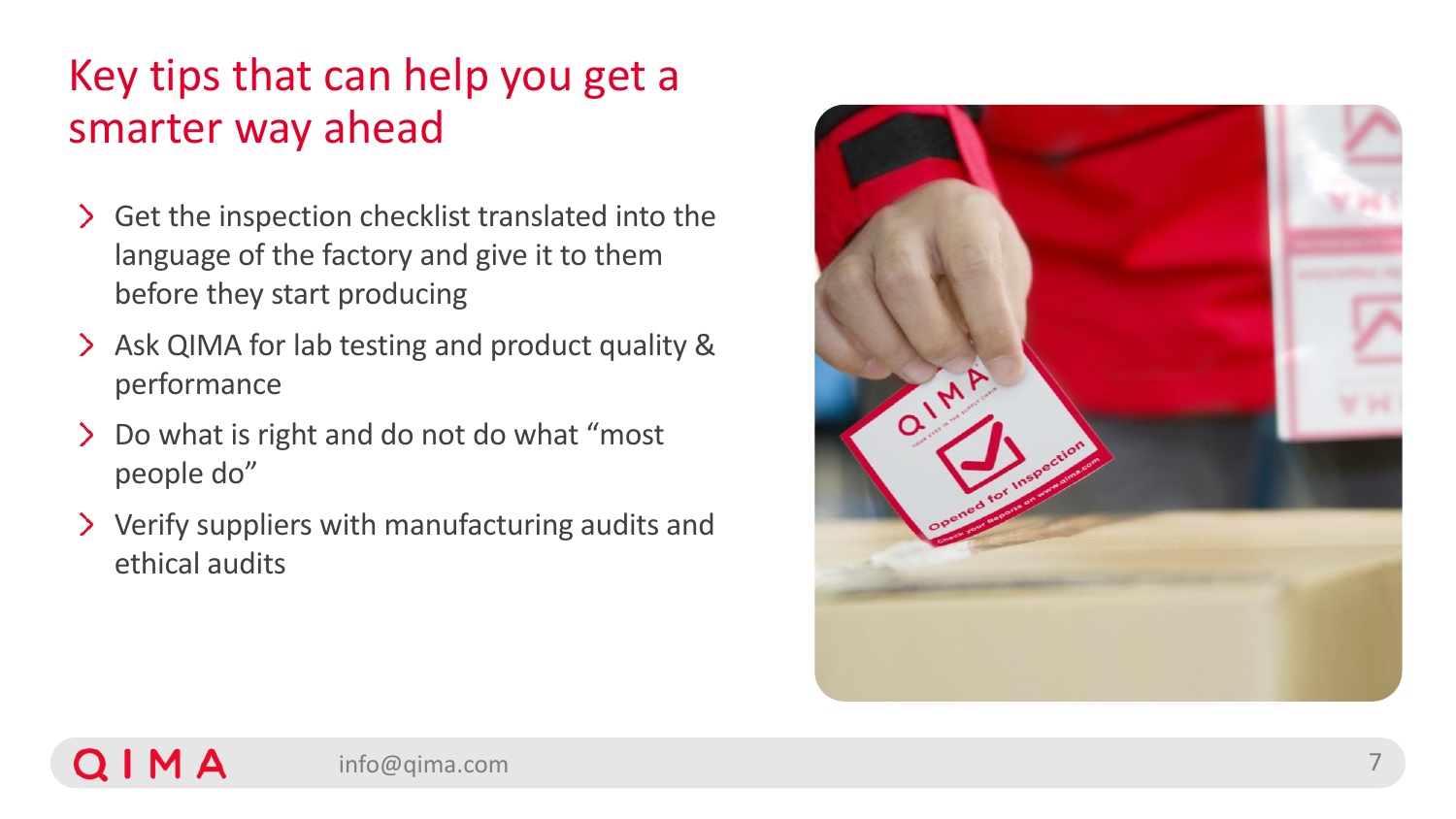### How QIMA can help

0 I M A

- QIMA is a **fast-growing inspection, audits and lab testing** provider in the e-commerce market
- **35+ offices and labs** with on-the-ground presence in 85 countries
- Inspection **reports** on the **same day, lab testing reports** as early as **3 working days** onwards
- Accredited as **per ISO 17020, ISO 17025** and approved by **CPSC, ANAB** and many others  $\sum$
- Approved and **accepted by all major e-commerce companies**, including Amazon  $\sum$
- **Reports accepted in all major e-commerce markets**  US, Canada, UK, EU, Australia, Japan and Saudi Arabia